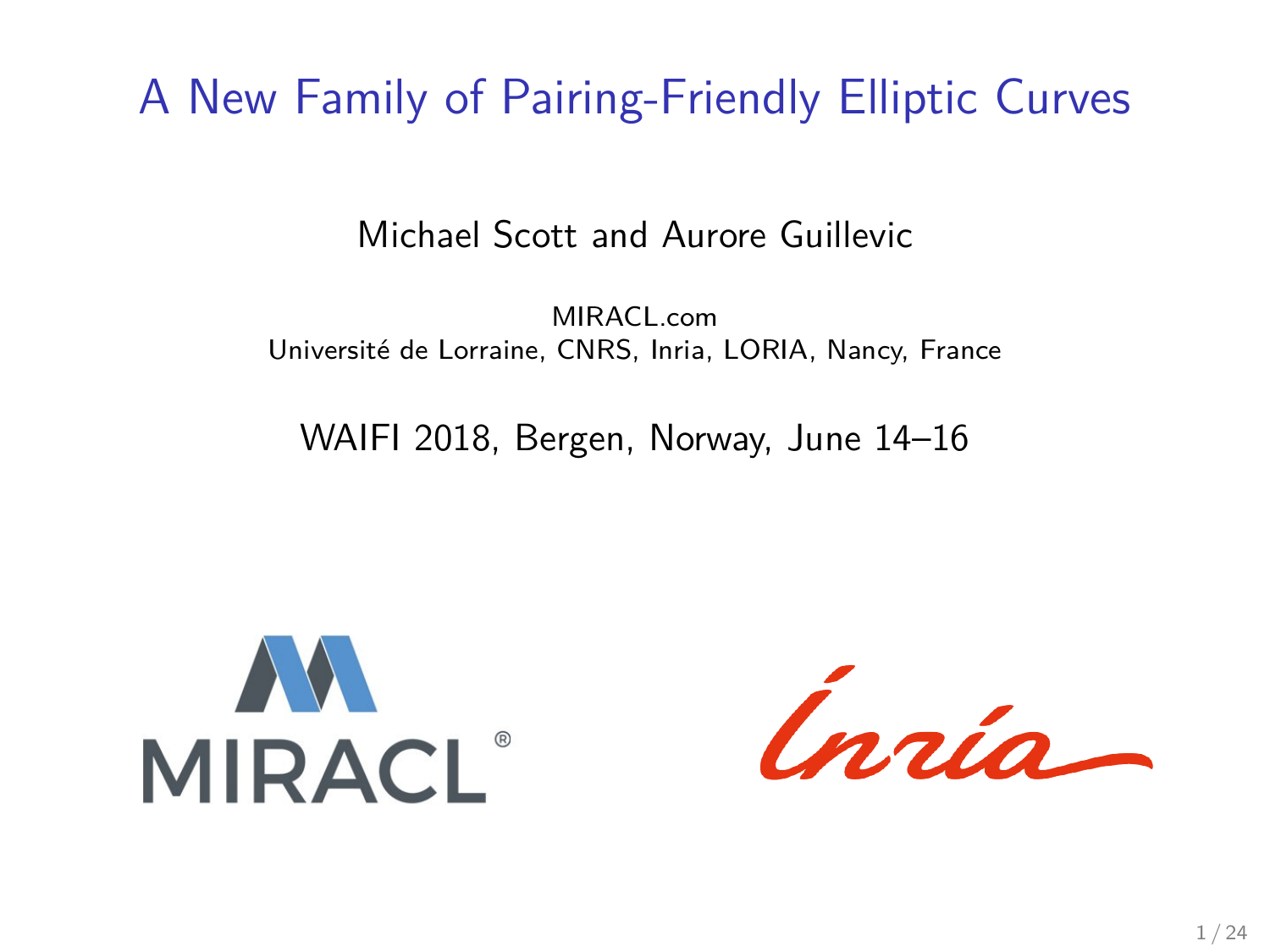## Pairings in cryptography

 $(\mathbb{G}_1, +), (\mathbb{G}_2, +), (\mathbb{G}_T, \cdot)$  three cyclic groups of large prime order r A pairing is a map  $e : \mathbb{G}_1 \times \mathbb{G}_2 \to \mathbb{G}_T$ 

1. bilinear: 
$$
e(P_1 + P_2, Q) = e(P_1, Q) \cdot e(P_2, Q)
$$
,  
\n $e(P, Q_1 + Q_2) = e(P, Q_1) \cdot e(P, Q_2)$ 

- 2. non-degenerate:  $e(G_1, G_2) \neq 1$  for  $\langle G_1 \rangle = \mathbb{G}_1$ ,  $\langle G_2 \rangle = \mathbb{G}_2$
- 3. efficiently computable.

Mostly used in practice:

$$
e([a]P,[b]Q)=e([b]P,[a]Q)=e(P,Q)^{ab}
$$

Many applications in asymmetric cryptography.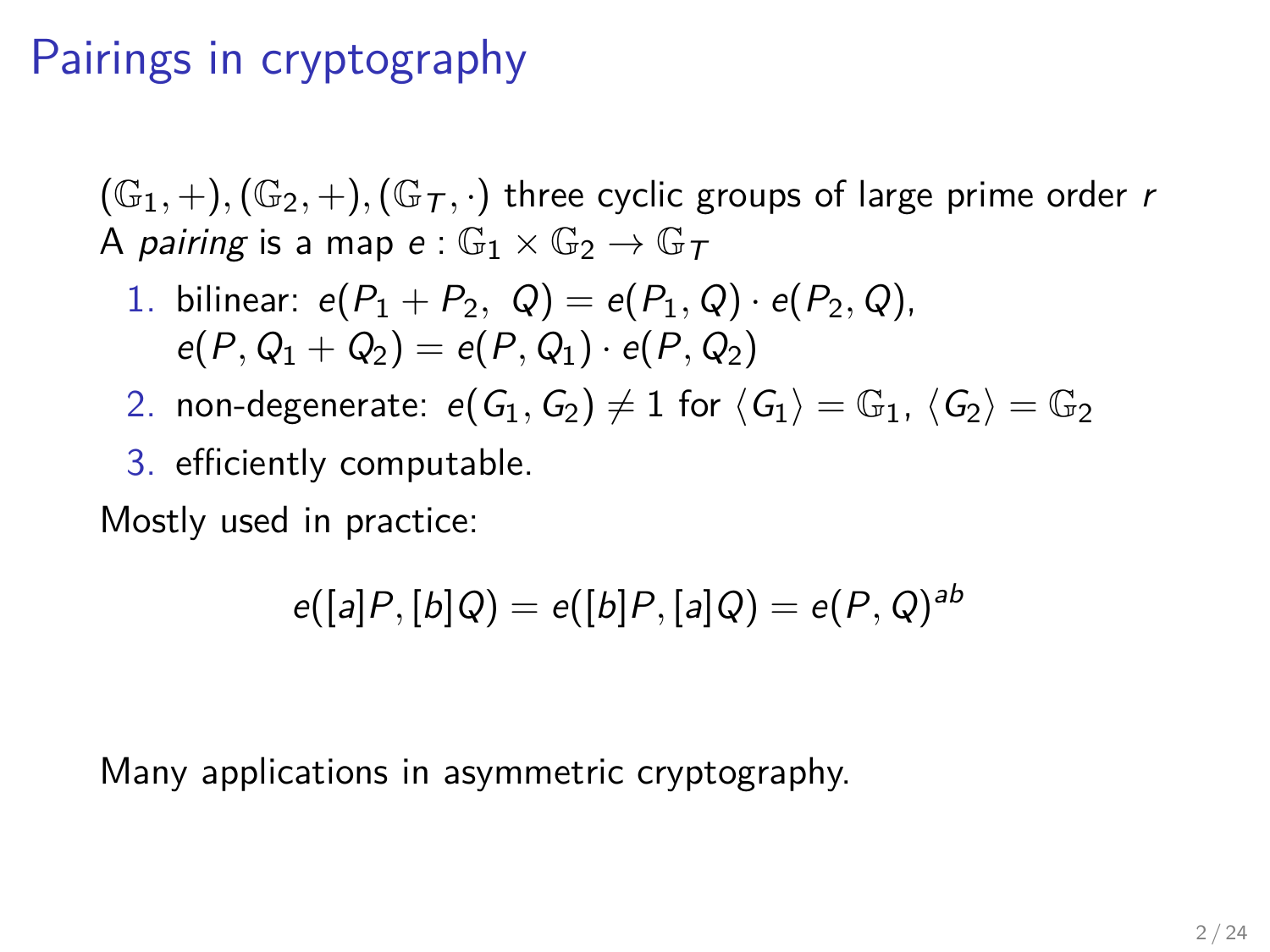### Pairing-Friendly Curves – PFCs

ordinary curve 
$$
E/\mathbb{F}_p : y^2 = x^3 + ax + b
$$

- $\blacktriangleright$  r |  $\#E(\mathbb{F}_p) = p + 1 t$ ,  $\mathbb{G}_1 = E(\mathbb{F}_p)[r]$  (points of order r)
- ►  $r|p^k-1$ , for some reasonably small integer "embedding degree" k
- ►  $\mathbb{G}_2 \subset E(\mathbb{F}_{p^k})[r]$ ,  $\mathbb{G}_\mathcal{T} = \{x \in \mathbb{F}_{p^k}^*\}$  $_{p^{k}}^{*}: x^{r} = 1$
- $\triangleright$  E as secure and efficient as for ECC.
- $\blacktriangleright$  DL problem hard in  $E(\mathbb{F}_p)$  and in  $\mathbb{F}_{p^k}$
- ► Hasse bound:  $\#E(\mathbb{F}_p) = p + 1 t$ ,  $|t| \leq 2\sqrt{p}$
- ► Parameter size efficiency: ratio  $\rho = \log_2 p / \log_2 r \geq 1$  small, ideally  $\rho = 1$ .
- ► E with sextic twists for efficient pairings ( $\Rightarrow$  6|k and a CM discriminant of  $D=3$   $(j(E)=0, E/\mathbb{F}_p : y^2 = x^3 + b))$
- $\blacktriangleright$   $k = 2^{i}3^{j}$  for efficient implementation of  $\mathbb{F}_{p^{k}}$  arithmetic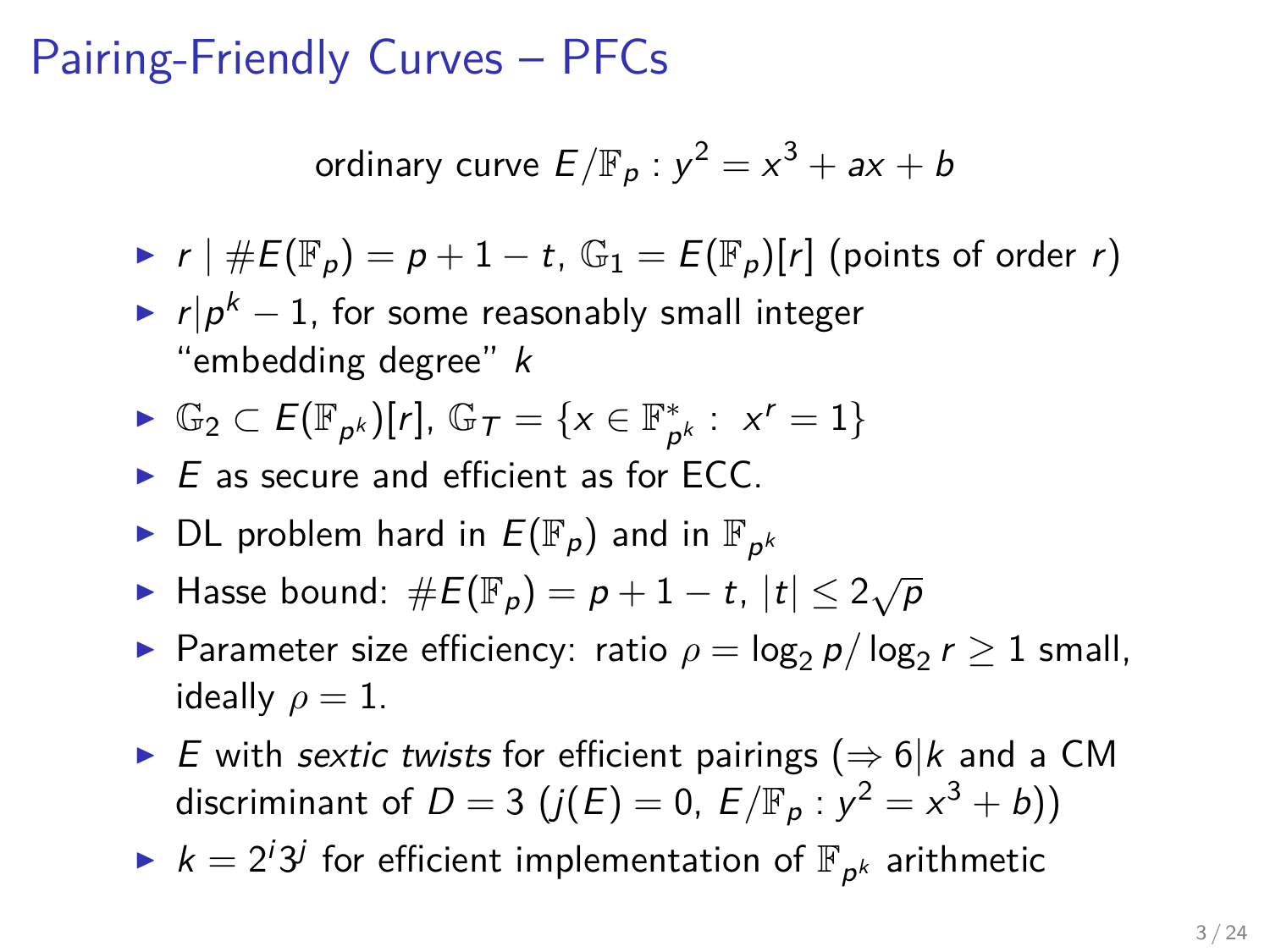## The candidates

- $\triangleright$  Candidate curves and curve families are described in the Freeman, Scott, Teske taxonomy paper [\[FST10\]](#page-19-0)
- $\triangleright$  Non-parameterised Cocks-Pinch curves, easy to find for any k, but  $\rho = 2$
- $\triangleright$  Parameterised curves, where p and r have a simple polynomial description
- For example MNT curves [\[MNT01\]](#page-22-0),  $p = x^2 + 1$ ,  $r = x^2 - x + 1$ ,  $k = 6$ ,  $\rho = 1$  Pell equation and CM method needed
- $\blacktriangleright$  But very rare,  $D \neq 3$ , lacks a fortuitous match between size of r and size of  $p^k$  for ECC and DL security resp.
- $\triangleright$  Most popular PFCs are small discriminant parameterised families ([\[BN06\]](#page-18-0), [\[BLS02\]](#page-18-1), [\[KSS08\]](#page-21-0))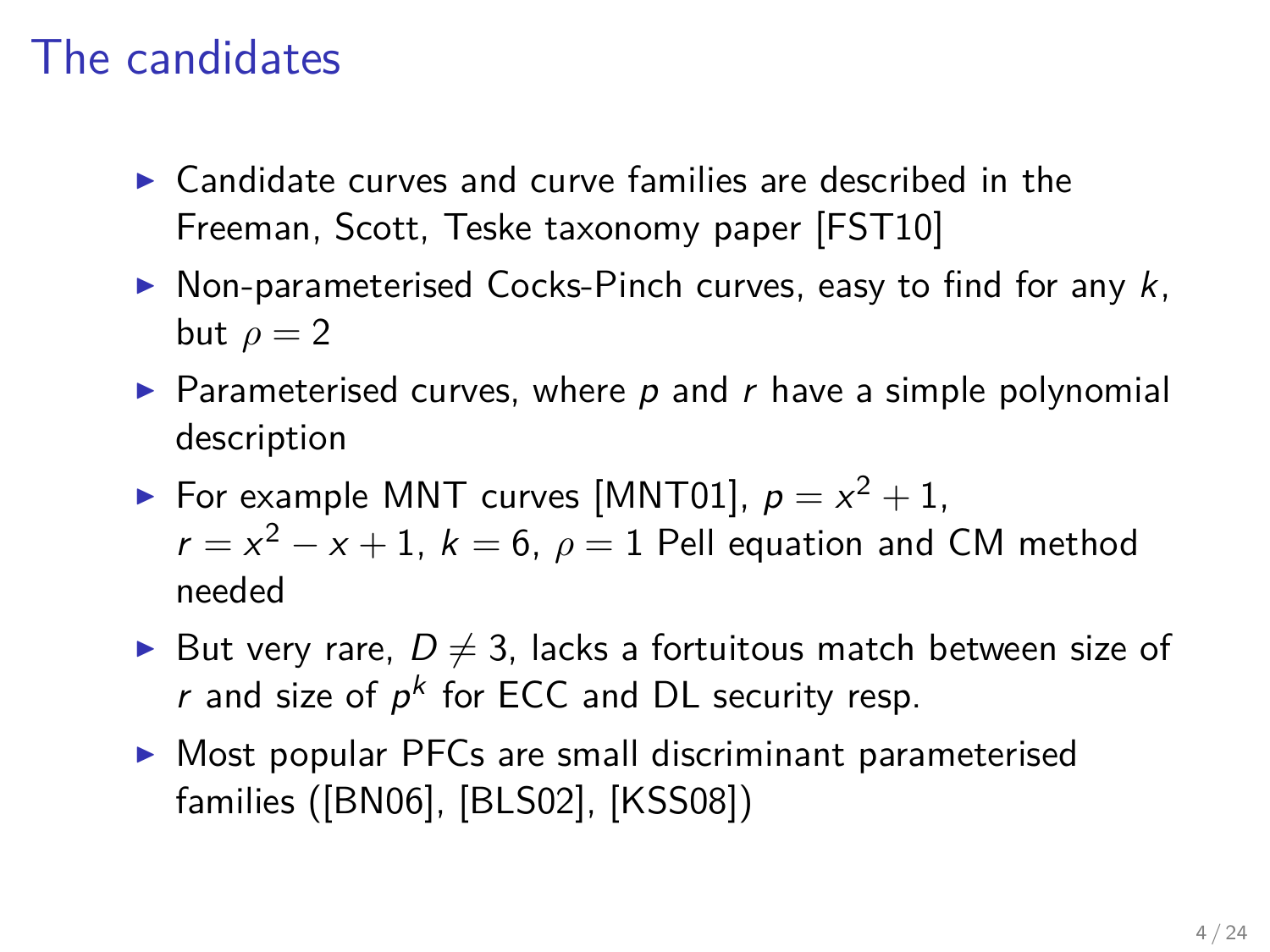#### BN curves

- **E**mbedding degree of  $k = 12$ ,  $\rho=1$ .
- For 128-bit security, an  $r$  of 256 bits as required for ECC security matches  $\rho^k$  of 3072 bits as (apparently) required for DL security!
- $\triangleright$  A match made in heaven!
- $\triangleright$  That 3072-bit value derives from extensive historical analysis of RSA security, and the assumption that finite field DL problem is if anything harder.
- $\triangleright$  But murmurings from the background surely the parameterised form of  $p$  might make the DL problem easier (Schirokauer [\[Sch06\]](#page-23-0))? First weakness found by Joux–Pierrot [\[JP13\]](#page-20-0).
- $\triangleright$  And anyhow how about 192 and 256-bit security. Here BN curves are not such a good match.
- $\triangleright$  Maybe BLS or KSS curves might be a better fit for these.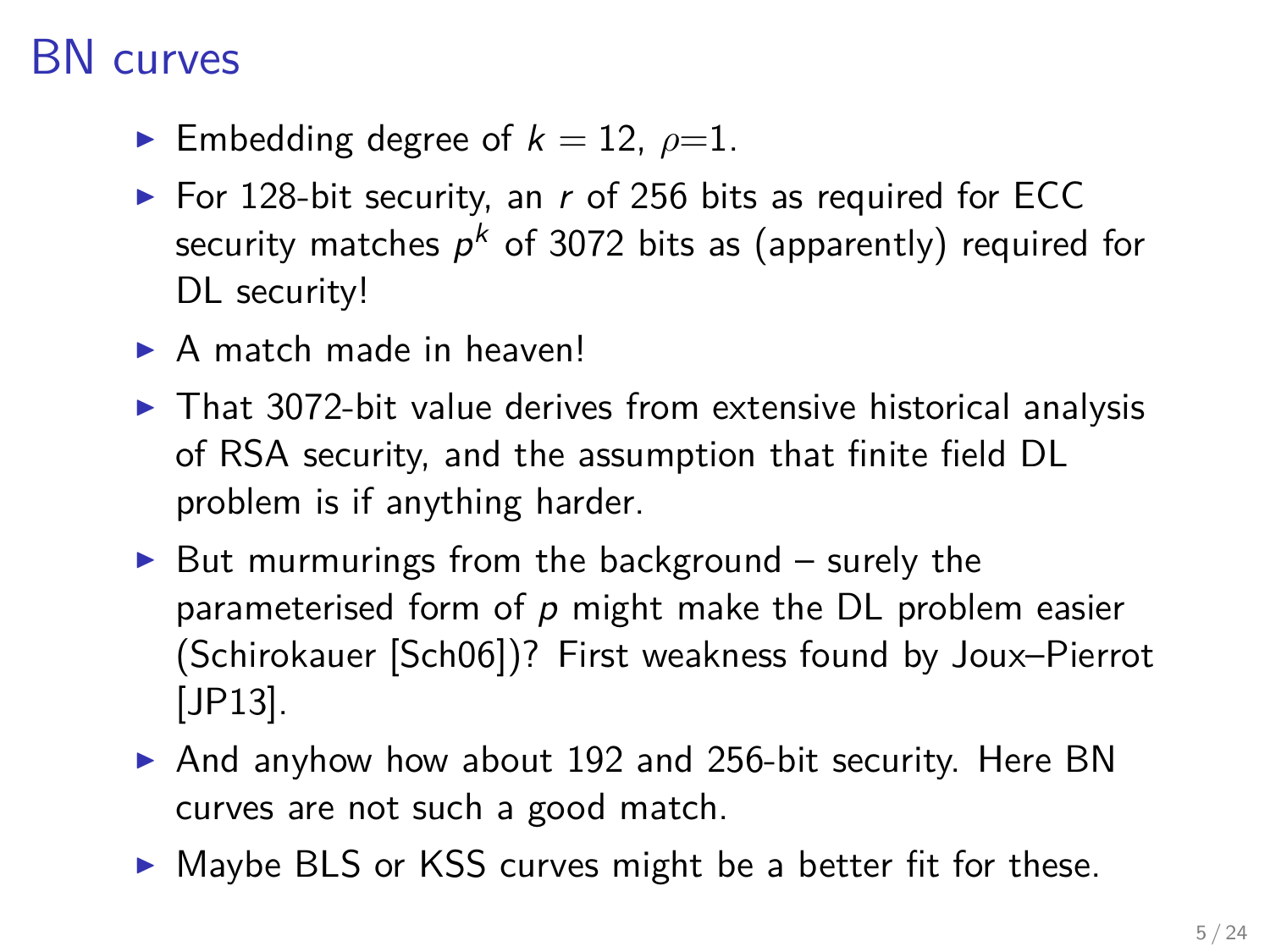# New DL results

- $\triangleright$  Schirokauer was right! Kim and Barbulescu [\[KB16\]](#page-21-1) attack, analysed by Menezes–Sarkar–Singh [\[MSS16\]](#page-22-1), Barbulescu and Duquesne [\[BD18\]](#page-18-2)
- $\blacktriangleright$  However low discriminant parameterised families are still optimal. We just need to revise upwards the size of  $\rho^k$

| DL Algorithm complexity                                                                         | $2^{128}$ | າ <sup>192</sup> | 256          |
|-------------------------------------------------------------------------------------------------|-----------|------------------|--------------|
| NFS $(L_{p^k}[1/3, 1.923])$                                                                     | -3072     | 7680             | 15360        |
| T <sub>ower</sub> NFS medium $(L_{p^k}[1/3, 1.747])$                                            | 3618      |                  | 9241   18480 |
| $S_{\text{pecial}}$ T <sub>ower</sub> NFS medium $(L_{p^k}[1/3, 1.526])$   5004   12871   27410 |           |                  |              |

Table: Recommended extension field sizes (rough estimate)  $L_{p^k} = \exp(c(\log p^k)(\log \log p^k)^{2/3})$ 

Practicality and performances of TNFS, SNFS and STNFS depends on k and the PFC family.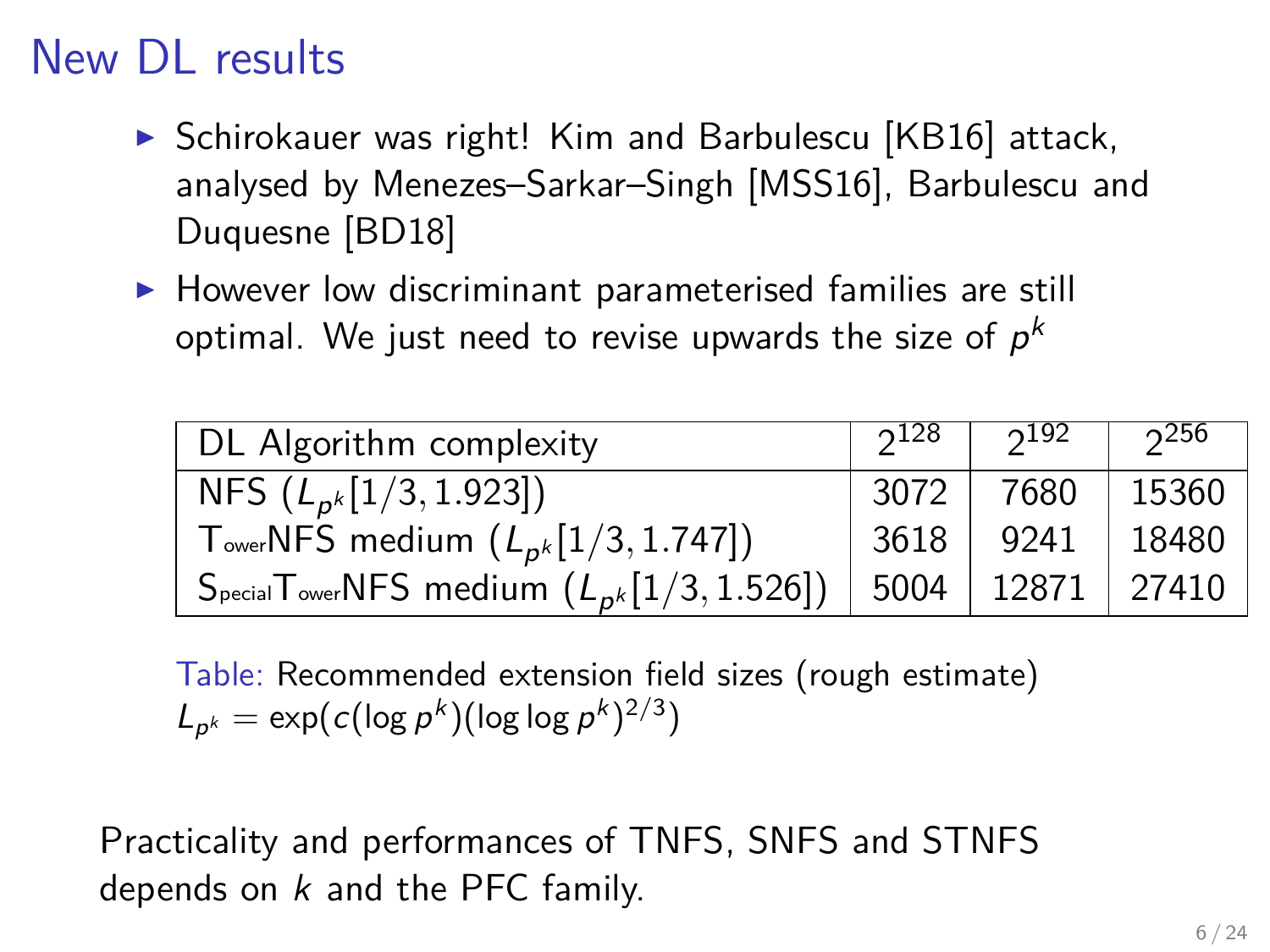#### The response

- Recently Kiyomura et al.  $[KIK+17]$  $[KIK+17]$  considered 256-bit security and, responding to our new understanding, suggested that a  $k = 48$  BLS curve might be optimal.
- $\triangleright$  The FST taxonomy only considered embedding degrees up to  $k = 50!$
- $\triangleright$  Might be appropriate to go back and have another look...
- $\triangleright$  BLS are a family of families of PFCs, which supports for example the implementation-friendly values of  $k = 12, 24, 48, \ldots$  but not  $k = 18, 36$
- **Figure 1** The  $\rho$  value is  $(k+6)/k$
- $\triangleright$  KSS curves are "sporadics" which happily fill in the gaps for  $k = 18, 36$ , and feature the same  $\rho$  formula.
- but maybe we should look at the next one up,  $k = 54$ ?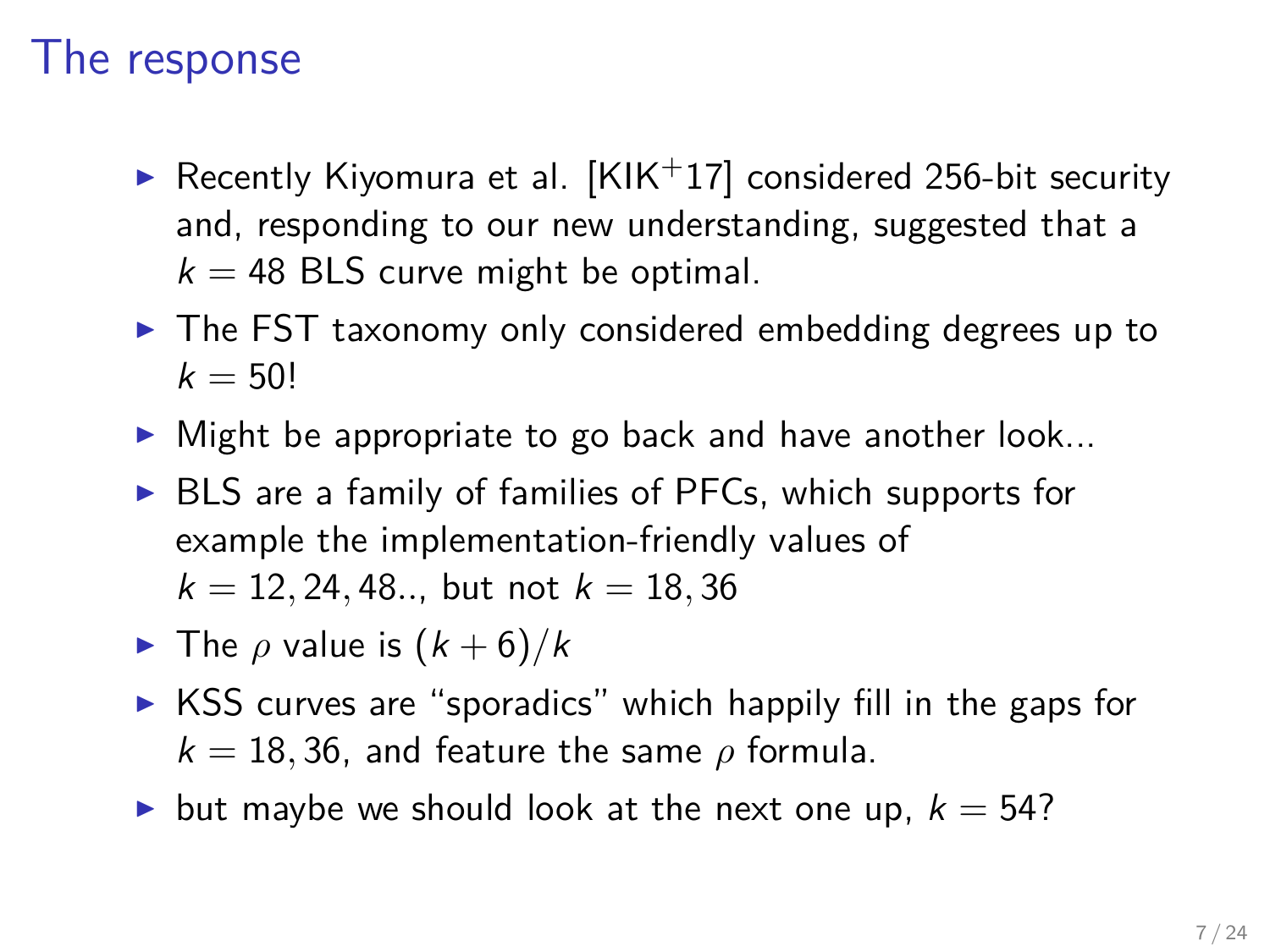## The Discovery

- $\triangleright$  A new discovery is one of the most pleasing outcomes of research
- $\triangleright$  but its often more accident than design
- $\triangleright$  We re-ran our old KSS discovery code for values of  $k > 50$
- ightharpoonup and out popped a new solution for  $k = 54$  almost immediately. At first we ignored it, hoping to find a BN-like solution with  $\rho = 1$
- It didn't look like a typical KSS curve, for example KSS  $k=18$
- $p = (x^8 + 5x^7 + 7x^6 + 37x^5 + 188x^4 + 259x^3 + 343x^2 +$  $1763x + 2401$ /21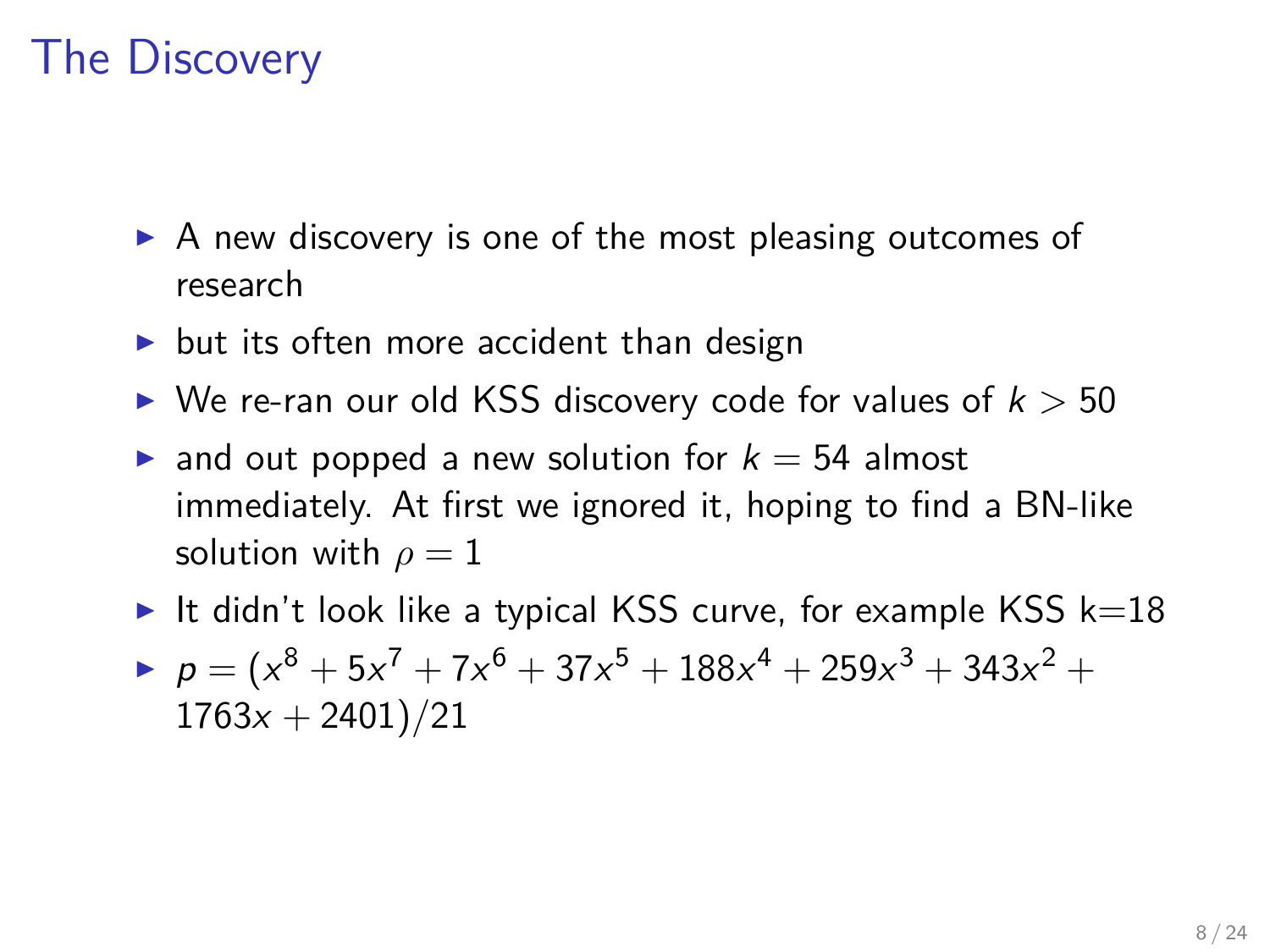# A new family of PFCs

$$
p = 1 + 3u + 3u^{2} + 3^{5}u^{9} + 3^{5}u^{10} + 3^{6}u^{10} + 3^{6}u^{11} + 3^{9}u^{18} + 3^{10}u^{19} + 3^{10}u^{20}
$$
  
\n
$$
r = 1 + 3^{5}u^{9} + 3^{9}u^{18}
$$
  
\n
$$
t = 1 + 3^{5}u^{10}
$$
  
\n
$$
c = 1 + 3u + 3u^{2}, \quad r \cdot c = p + 1 - t
$$
  
\n(1)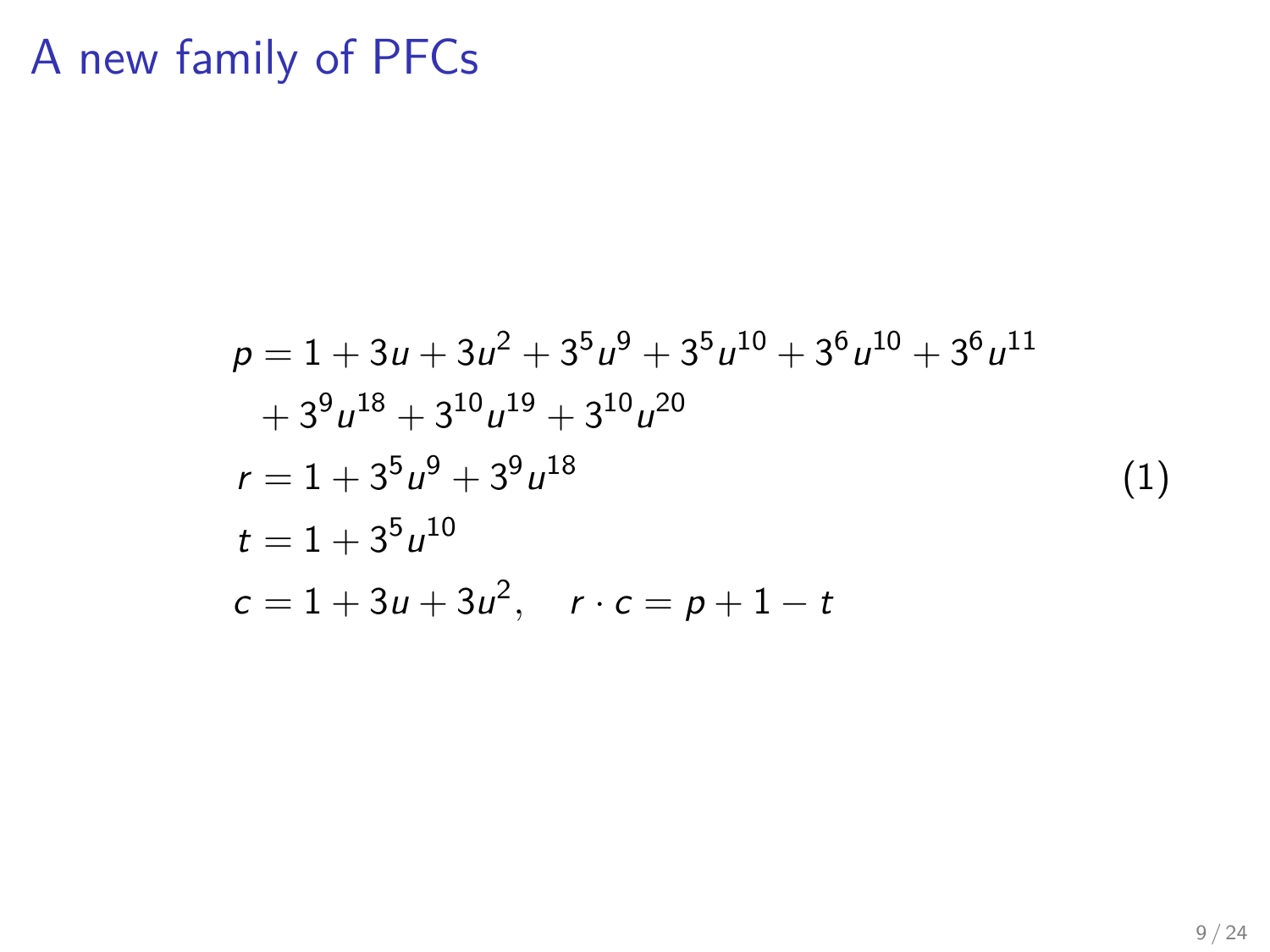#### What exactly have we got here?

- $\blacktriangleright$  Its pretty!
- $\triangleright$  The *ρ* value is 10/9, which is again  $(k+6)/k$
- $\triangleright$  But it doesn't have the look and feel of a typical KSS curve
- $\triangleright$  But then again the KSS method also finds the BN curves.
- $\blacktriangleright$  Is it a sporadic family of curves, or a member of a larger family of families?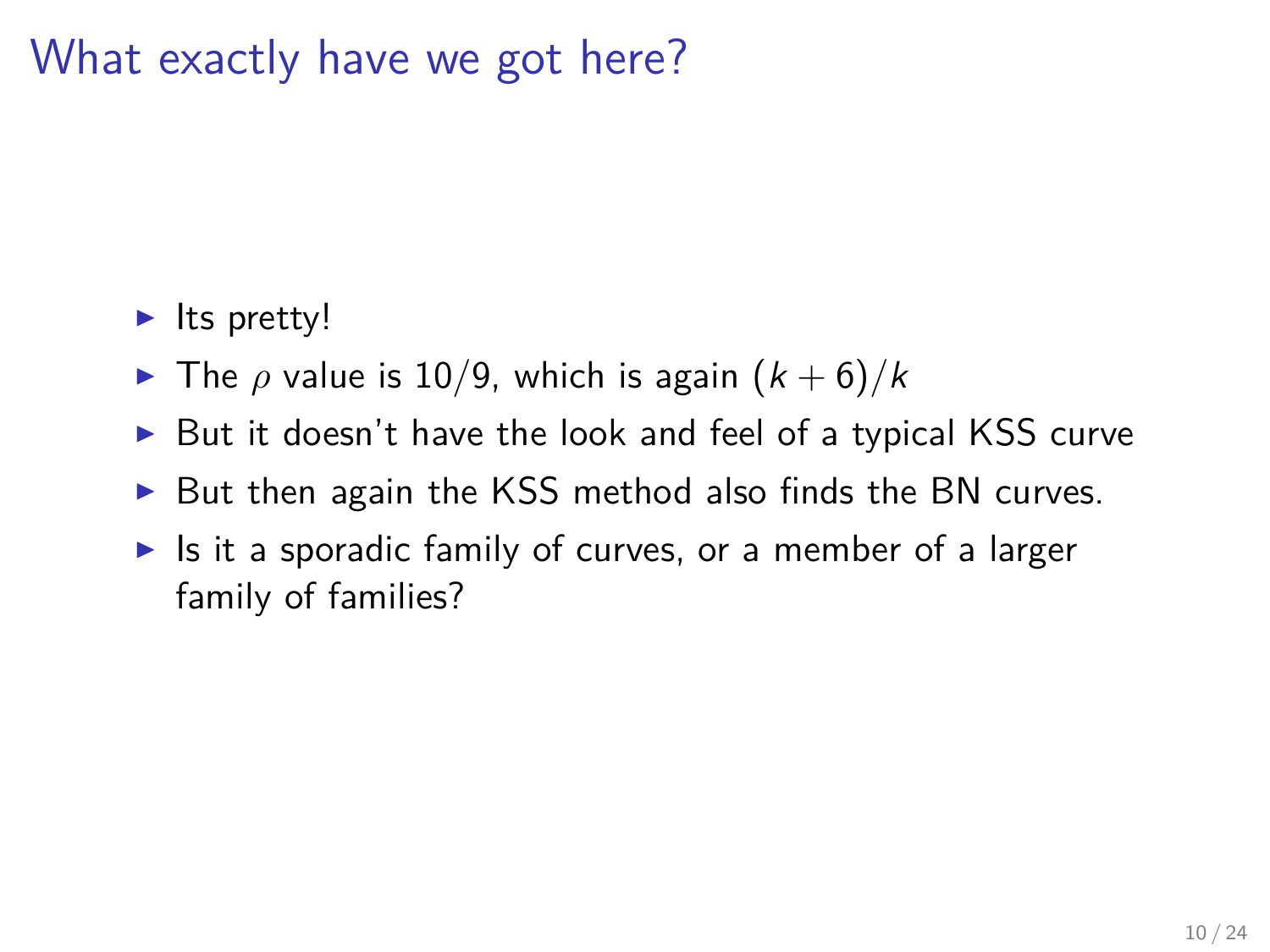${\sf A}$  similar pattern: supersingular curves over  ${\sf GF}(3^\ell)$ 

Pairings in 2001–2014: *`* odd,

$$
E/\mathbb{F}_{3^{\ell}}: y^2 = x^3 - x + b, \ b = \pm 1
$$

 $\#E(\mathbb{F}_{3^\ell}) = p+1-t$  where  $p=3^\ell$ ,  $t=\pm 3^{(\ell+1)/2}$ Embedding degree: smallest k s.t.  $r | \Phi_k(p)$ 

▶ 
$$
t = -3^{(\ell+1)/2}, \#E(\mathbb{F}_{3^{\ell}}) = (3^{\ell} + 3^{(\ell+1)/2} + 1),
$$
  
\n $\#E(\mathbb{F}_{3^{\ell}}) | \Phi_3(p), k = 3$   
\n▶  $t = 3^{(\ell+1)/2}, \#E(\mathbb{F}_{3^{\ell}}) = (3^{\ell} - 3^{(\ell+1)/2} + 1),$   
\n $\#E(\mathbb{F}_{3^{\ell}}) | \Phi_6(p), k = 6$ 

Factorisation pattern

$$
\Phi_3(-3u^2) = \Phi_6(3u^2) = (3u^2 + 3u + 1)(3u^2 - 3u + 1)
$$

$$
p = 3^{2m+1} = 3u^2, r = 3u^2 + 3u + 1, t = 3u
$$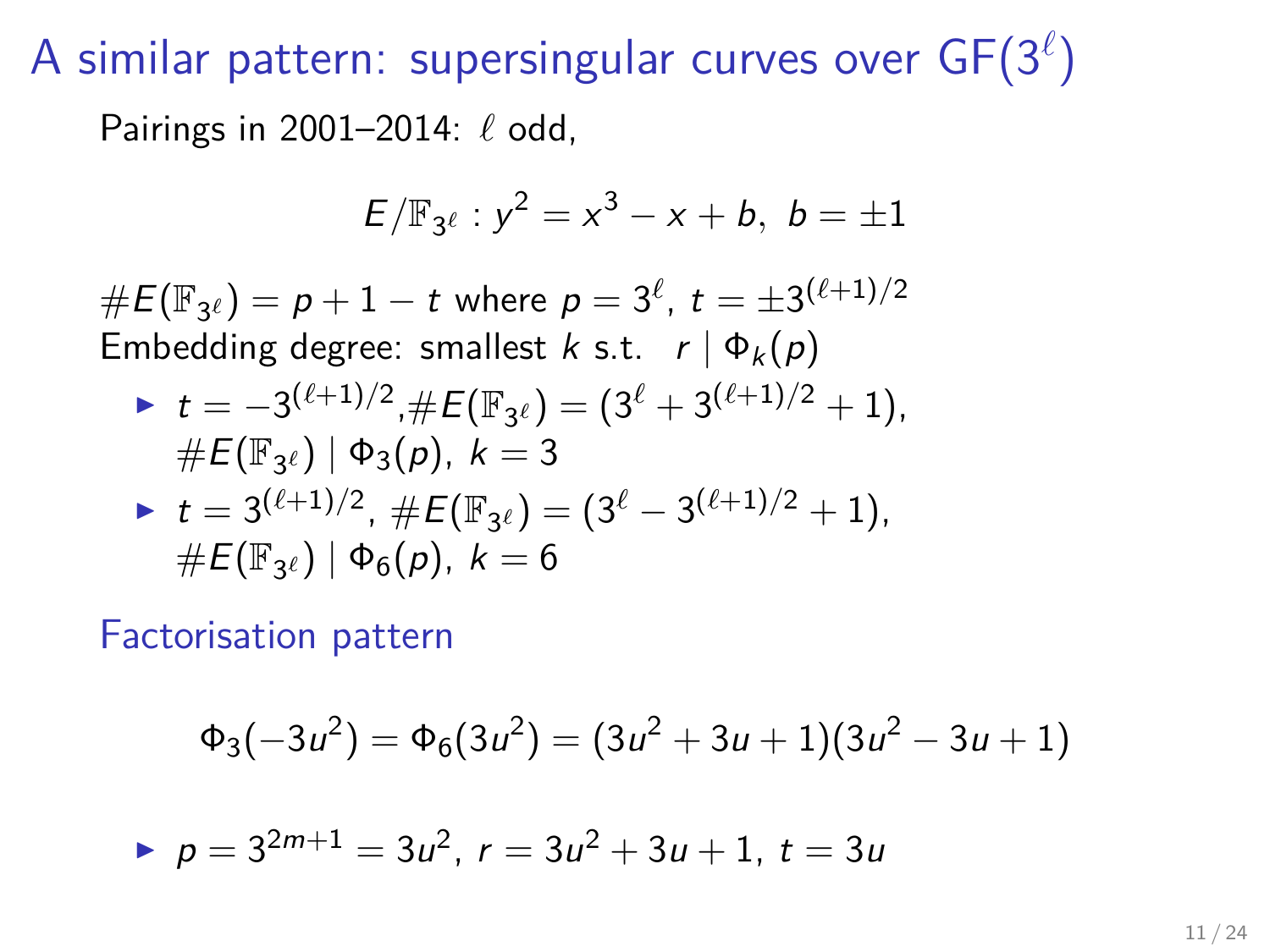#### Factorisation patterns in pairing-friendly curves

Galbraith, McKee and Valença patterns [\[GMV07\]](#page-19-1):

►  $\Phi_{12}(6u^2) = r(u)r(-u), r(u) = 36u^4 + 36u^3 + 18u^2 + 6u + 1$  $\rightarrow$  Barreto–Naehrig curves

$$
\blacktriangleright \ \Phi_{12}(2u^2) = r(u)r(-u), \ r(u) = 4u^4 + 4u^3 + 2u^2 + 2u + 1
$$

$$
\Phi_5(5u^2) = \Phi_{10}(-5u^2) = r(u)r(-u),
$$
  
 
$$
r(u) = 25u^4 + 25u^3 + 15u^2 + 5u + 1
$$

eeman curves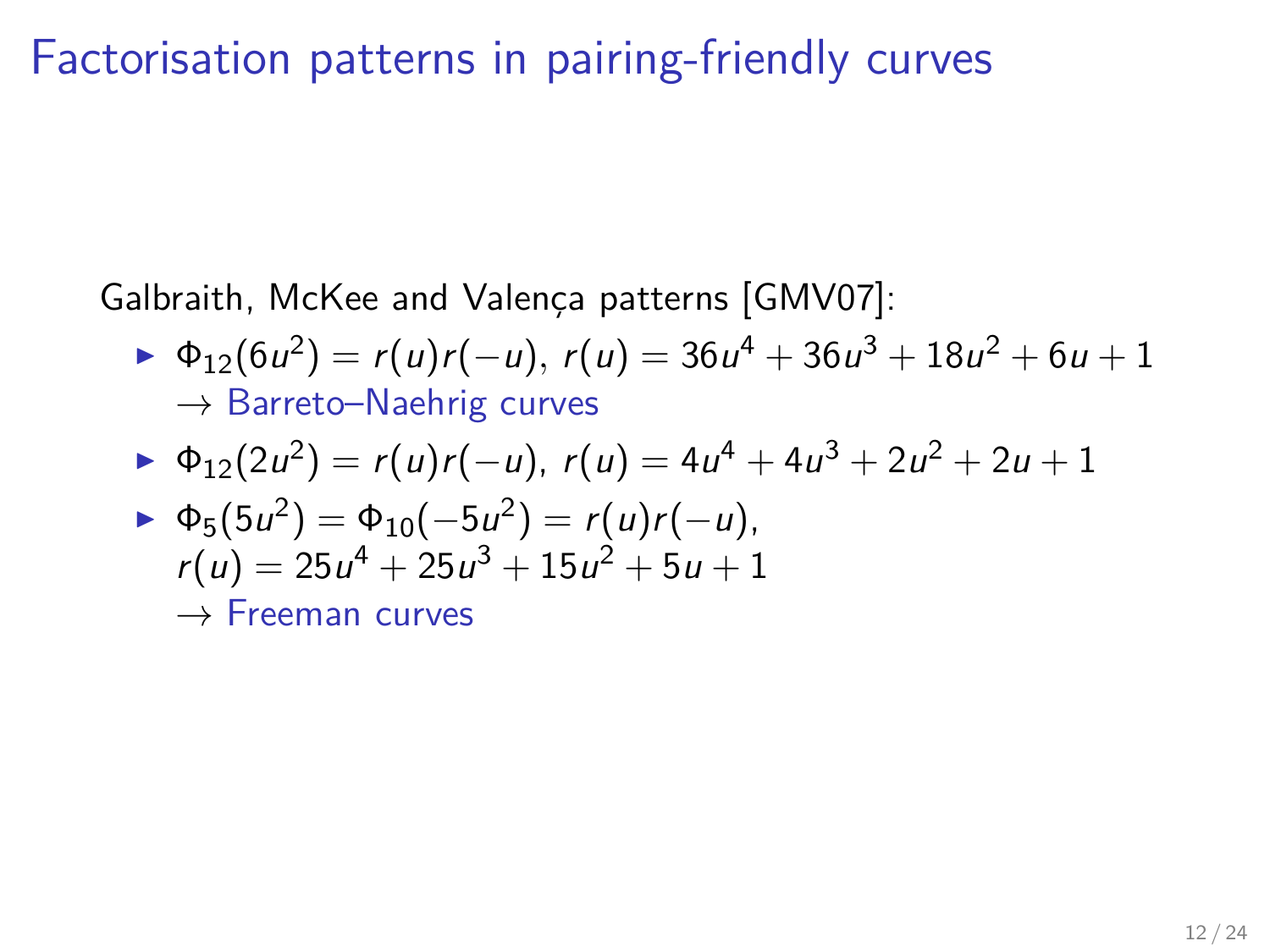# Cunningham project<sup>1</sup>

Aim: factor large integers  $b^n\pm 1$ , where b ∈ {2*,* 3*,* 5*,* 6*,* 7*,* 10*,* 11*,* 12}

► algebraic factorisation:  $b^n - 1 = \prod_{d|n} \Phi_d(b)$ 

▶ Aurifeuillean factorisation for matching b, n

Aurifeuillean factorisation Aurifeuille, Schinzel, Brent, Stevenhagen  $k > 1$  integer,  $\Phi_k(u)$  k-th cyclotomic polynomial. Let a be a square-free integer and  $\mu$  an integer. Then  $\Phi_k (au^2)$  will factor if

$$
\blacktriangleright a \equiv 1 \pmod{4} \text{ and } k \equiv a \pmod{2a}
$$

• or 
$$
a \equiv 2, 3 \pmod{4}
$$
 and  $k \equiv 2a \pmod{4a}$ .

 $^{\rm 1}$ <http://www.cerias.purdue.edu/homes/ssw/cun/index.html>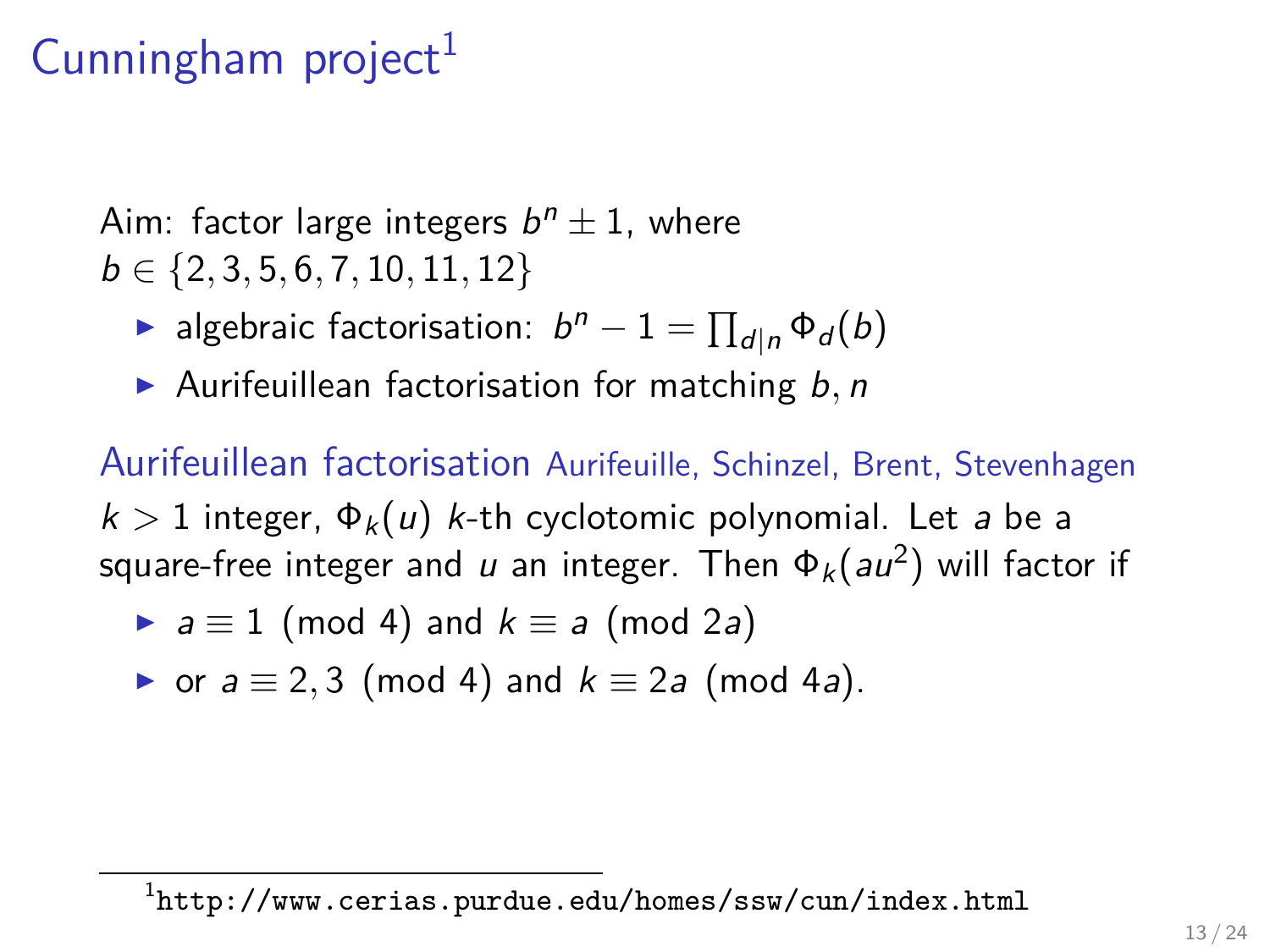# Brezing-Weng construction [\[BW05\]](#page-19-2)

**Input:** Embedding degree k, square-free D *>* 0 s.t. −D square in  $\mathbb{O}(\zeta_k)$  $r(u) \leftarrow \Phi_k(u)$  $\mathsf{s}(u) \leftarrow$ √  $\overline{-D}$  mod *r*(*u*), i.e.  $\;\,1/s^2(u)=-D$  mod *r*(*u*) **for** e in 1, . . . ,  $k - 1$ ,  $gcd(e, k) = 1$  **do**  $t(u) = u^e + 1 \mod r(u)$ y(u) = (t(u) − 2)*/*s(u) mod r(u)  $p(u) = (t^2(u) + Dy^2(u))/4$ **if** p(u) represents primes and leading coeff(r) *>* 0 **then return** k*,* D*,*r*,*t*,* y*,* p **end**

**end**

Issues:

- $\triangleright$  very small choice of D
- $\triangleright$   $p(u)$  not irreducible, or never takes prime integer values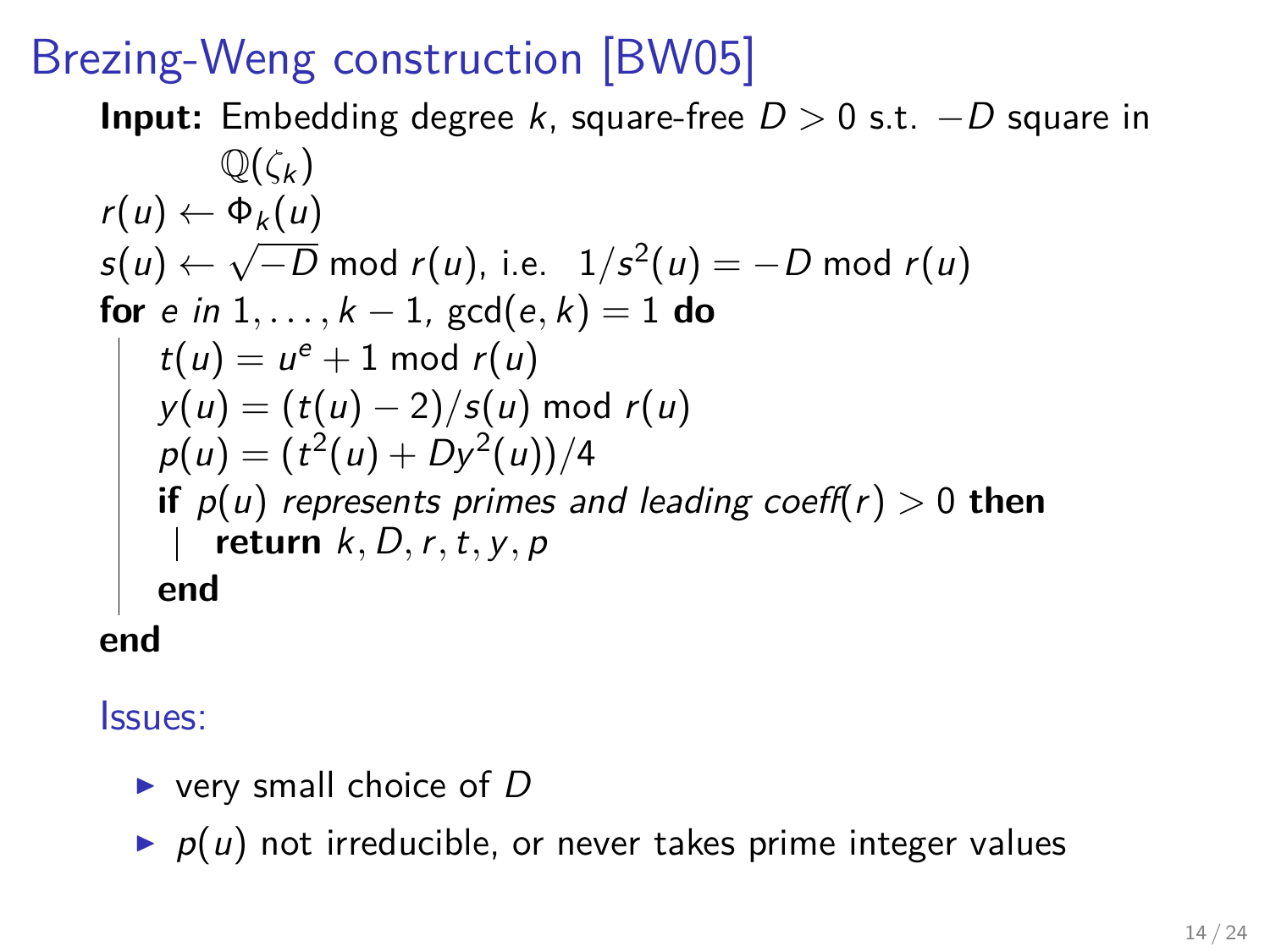## Aurifeuillean pairing-friendly curves

Modification of Brezing-Weng construction: Look for  $a \in \{-2k, -2k-1, ..., 2k\}$  s.t.  $Φ_k(au^2) = r(u)r(-u)$  has Aurifeuillean factorisation, continue with  $r(u)$  and  $t(u) = (au^2)^e + 1 \text{ mod } r(u)$ ,  $gcd(e, k) = 1$ . Example:  $k = 9$  $\mathfrak{\Phi}_{9}(-3u^2)=r(u)r(-u)$  where  $r(u)=27u^6+9u^3+1$ Take  $D = 3$ : three families:  $t = (-3u^2)^2 + 1$ ,  $(-3u^2)^5 + 1$ ,  $(-3u^2)^8 + 1$  mod  $r(u)$  $t_1(u) = -18u^4 - 3u + 1 = (-3u^2)^5 + 1$  mod  $r(u)$  $y_1(u) = -6u^3 + u - 1$  $p_1(u) = 81u^8 + 27u^6 + 27u^5 - 18u^4 + 9u^3 + 3u^2 - 3u + 1$ 

And  $\rho = \text{deg } p / \text{deg } r = 4/3$  as good as former construction.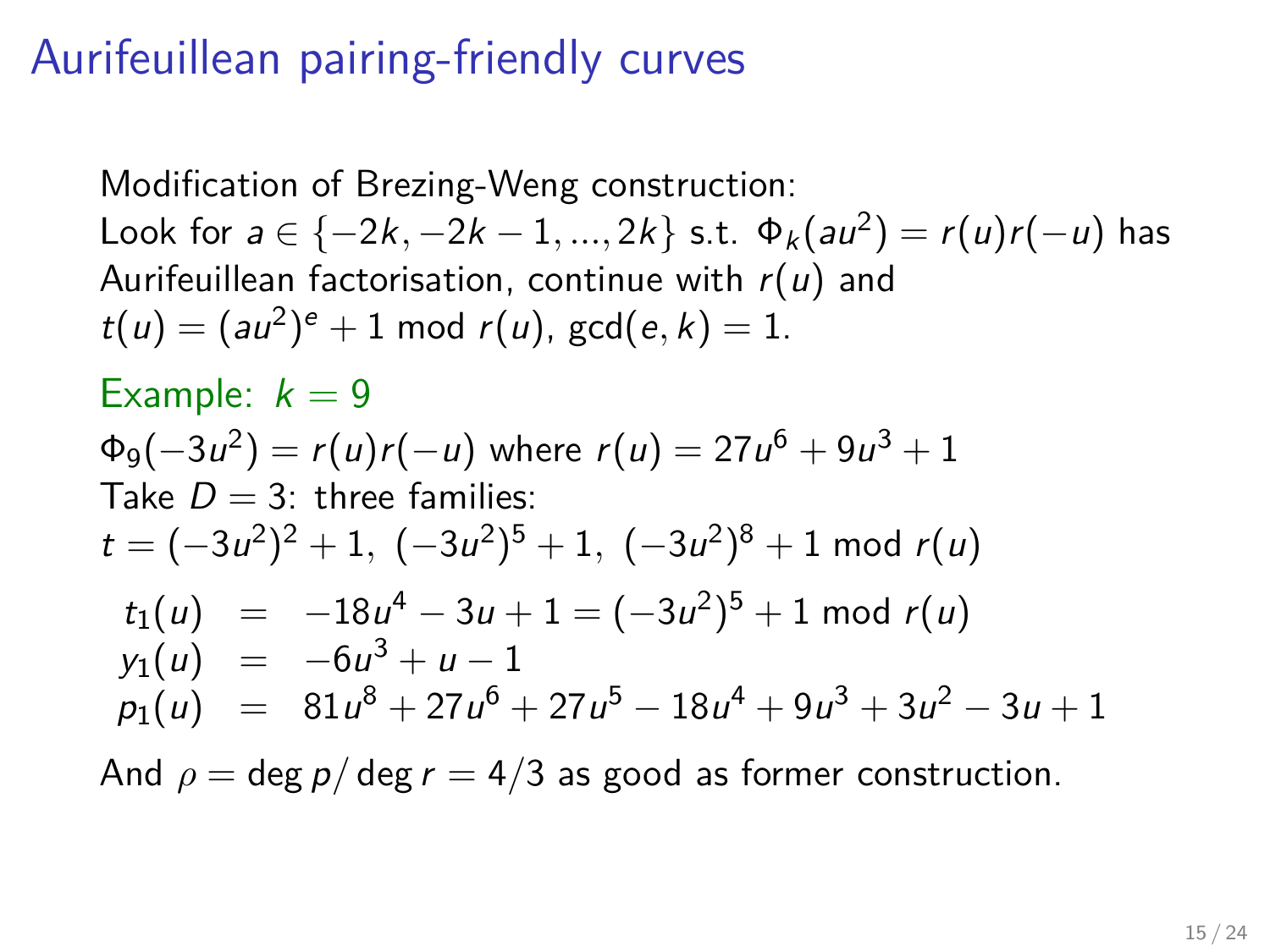Our construction for  $k = 2 \cdot 3^j$ 

$$
\Phi_{2\cdot 3^j}(u) = \Phi_{3^j}(-u) = u^m - u^{m/2} + 1, \text{ where } m = k/3.
$$
  
Take  $a = 3$ :

$$
\Phi_{2\cdot 3^j}(3u^2) = \Phi_{3^j}(-3u^2) = r(u)r(-u)
$$

where  $r(u) = 3^{m/2}u^m + 3^{(m+2)/4}u^{m/2} + 1$ . Take  $D = 3$ :  $1\sqrt{-3} = 2 \cdot 3^{(m-2)/4} u^{m/2} + 1$  mod  $r(u)$ . Continue Brezing-Weng with r*,* D

$$
\rightarrow \text{minimise max}(\text{deg } t(u), \text{deg } y(u)).
$$

Odd *j*:  
\n
$$
e \in \{(m+2)/4, m + (m+2)/4, 2m + (m+2)/4\}
$$
  
\n $\rho = (m+2)/m = (k+6)/k$ 

Any j:  
\n
$$
e \in \{1, 1 + m, 1 + 2m\}
$$
  
\n $\rho = (m + 4)/m = (k + 12)/k$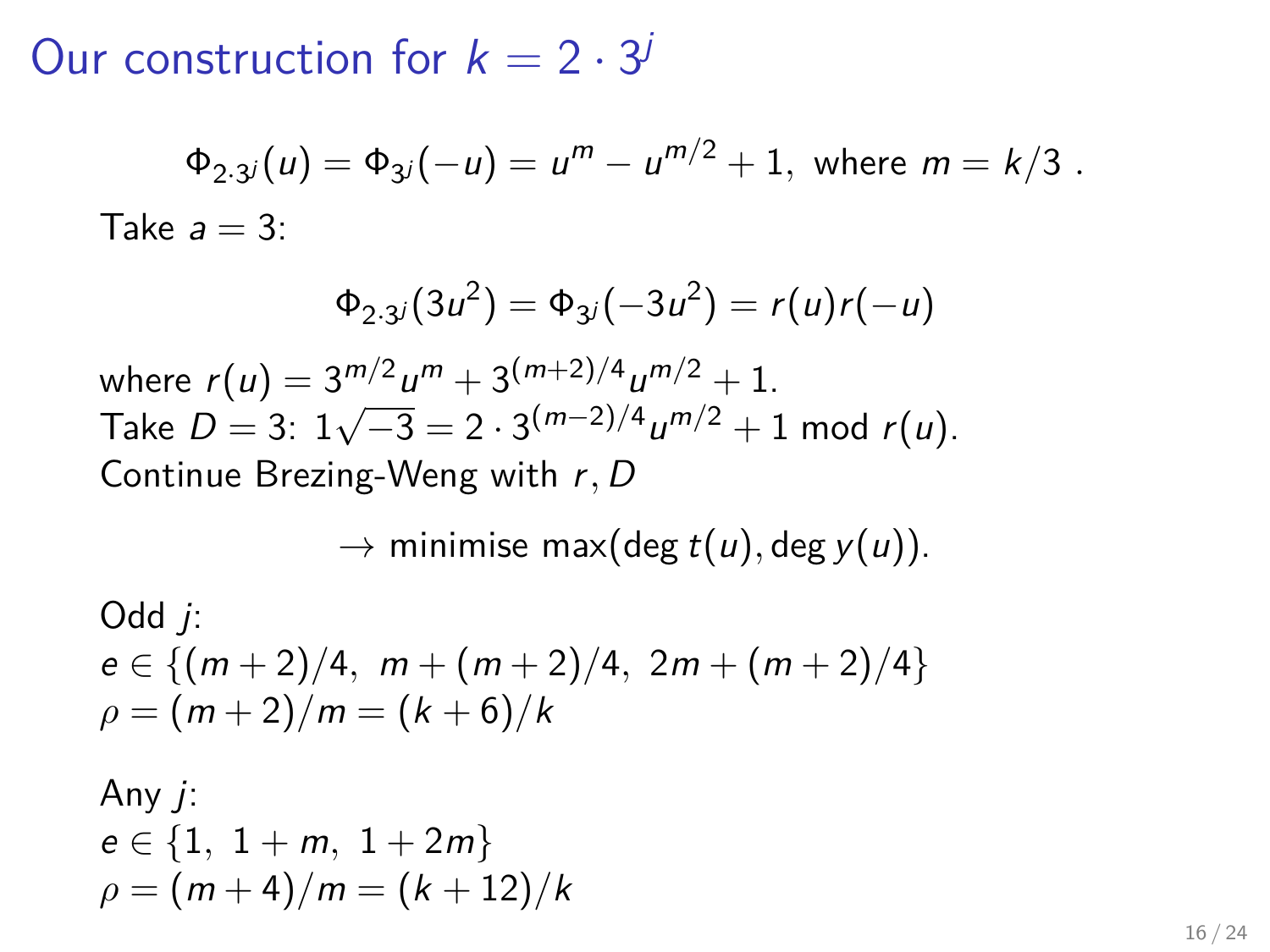And so for k=54...

$$
\Phi_{54}(3u^2) = (1+3^5u^9+3^9u^{18})(1-3^5u^9+3^9u^{18})
$$

$$
\blacktriangleright \text{ Choose } r(u) = 1 + 3^5 u^9 + 3^9 u^{18}
$$

$$
D=3
$$

► 
$$
m = 2k/3 = 18
$$
  
\n►  $e = (m+2)/4 = 5$   
\n► So  $t(u) = 1 + (3u^2)^5 = 1 + 3^5 u^{10}$   
\n►  $y(u) = 3^5 u^{10} + 2 \cdot 3^4 \cdot u^9 + 2u + 1$   
\n►  $p(u) = (t(u)^2 + 3y(u)^2)/4 = 1 + 3u + 3u^2 + 3^5 u^9 + 3^5 u^{10} + 3^6 u^{10} + 3^6 u^{11} + 3^9 u^{18} + 3^{10} u^{19} + 3^{10} u^{20}$ 

$$
\rho = (k+6)/k = 10/9
$$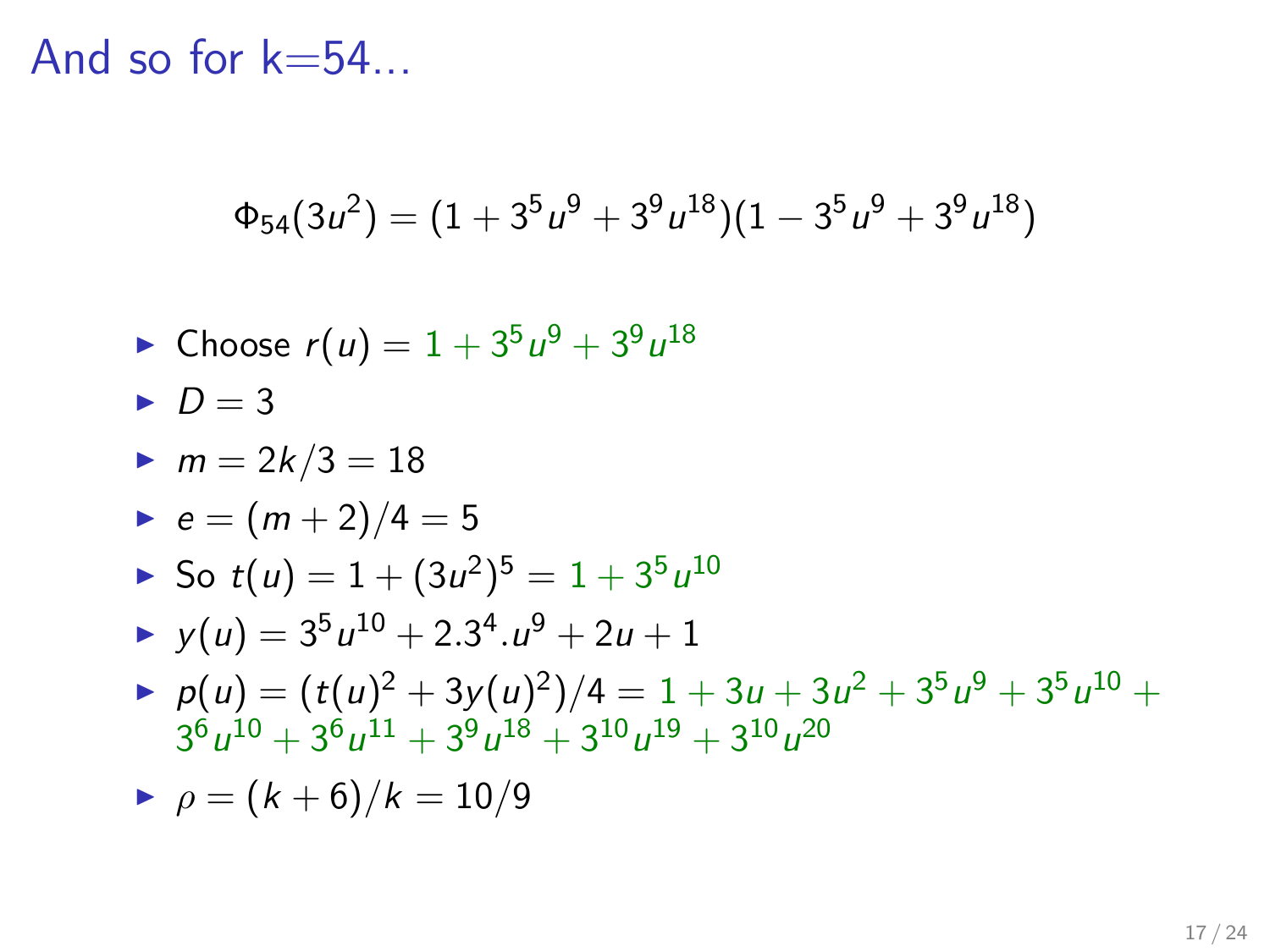## Conclusion

- $\blacktriangleright$  Mystery solved!
- $\triangleright$  So our new discovery was indeed just one member of a family of families of PFCs
- $\triangleright$  New families with competitive *ρ* for  $k \in$ {9*,* 15*,* 21*,* 30*,* 33*,* 39*,* 42*,* 45*,* 51*,* 54*,* 57*,* 66*,* 69*,* 75*,* 78*,* 81*,* 87*,* 90*,* 93}
- $\triangleright$  Not applicable for 8 | k (no Aurifeuillean factorisation)
- In The new  $k = 54$  case could be of future use for 256-bit security (maybe better than BLS-48?)
- $\triangleright$  Nice alternate construction for  $k = 9$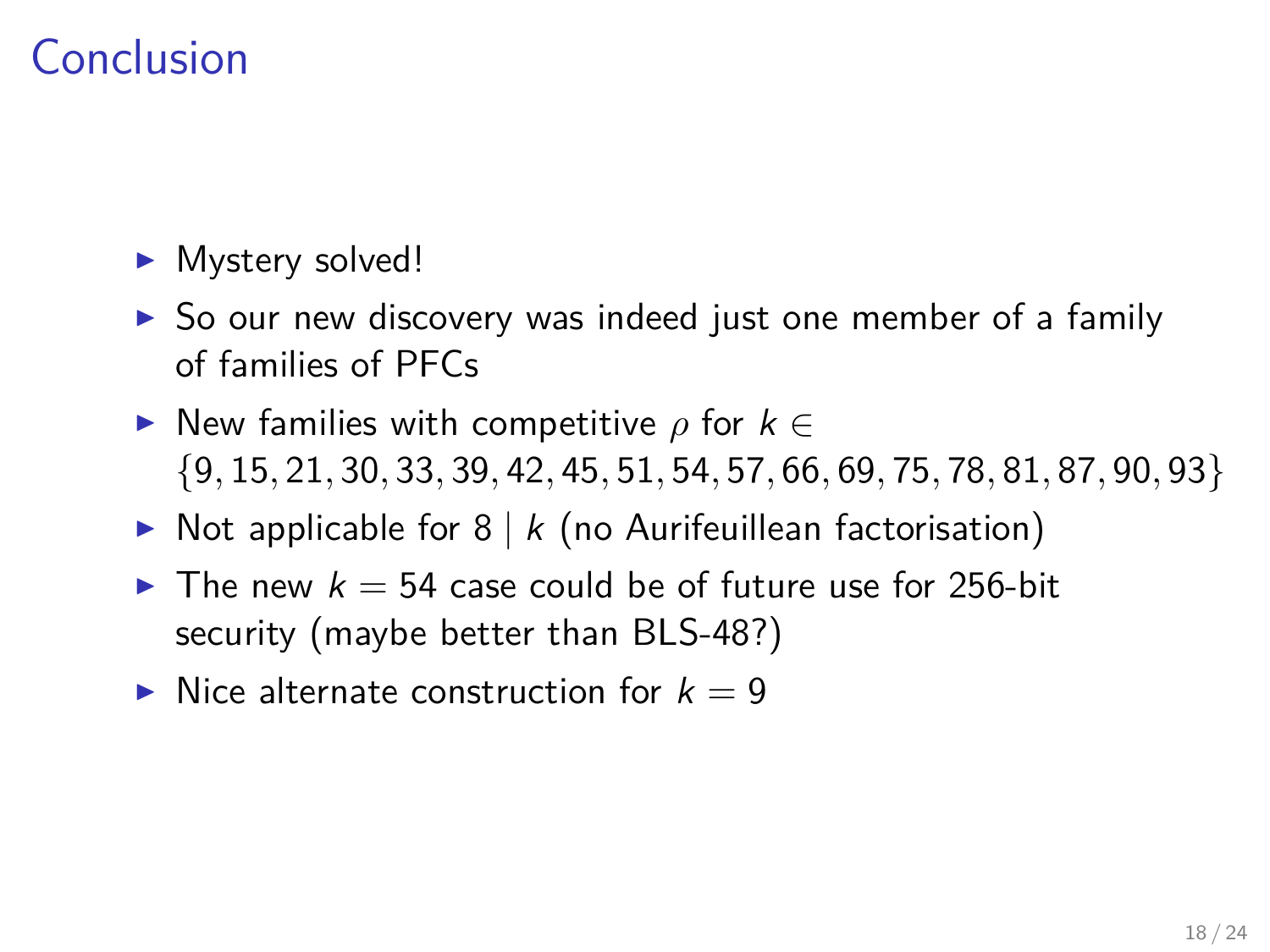### References I

<span id="page-18-2"></span>

Razvan Barbulescu and Sylvain Duquesne.

Updating key size estimations for pairings. Journal of Cryptology, Jan 2018.

<span id="page-18-1"></span>**P. S. L. M. Barreto, B. Lynn, and M. Scott.** 

Constructing elliptic curves with prescribed embedding degrees. In Security in Communication Networks – SCN'2002, volume 2576 of LNCS, pages 263–273. Springer-Verlag, 2002.

<span id="page-18-0"></span>P.S.L.M. Barreto and M. Naehrig.

Pairing-friendly elliptic curves of prime order.

In Selected Areas in Cryptography – SAC'2005, volume 3897 of LNCS, pages 319–331. Springer-Verlag, 2006.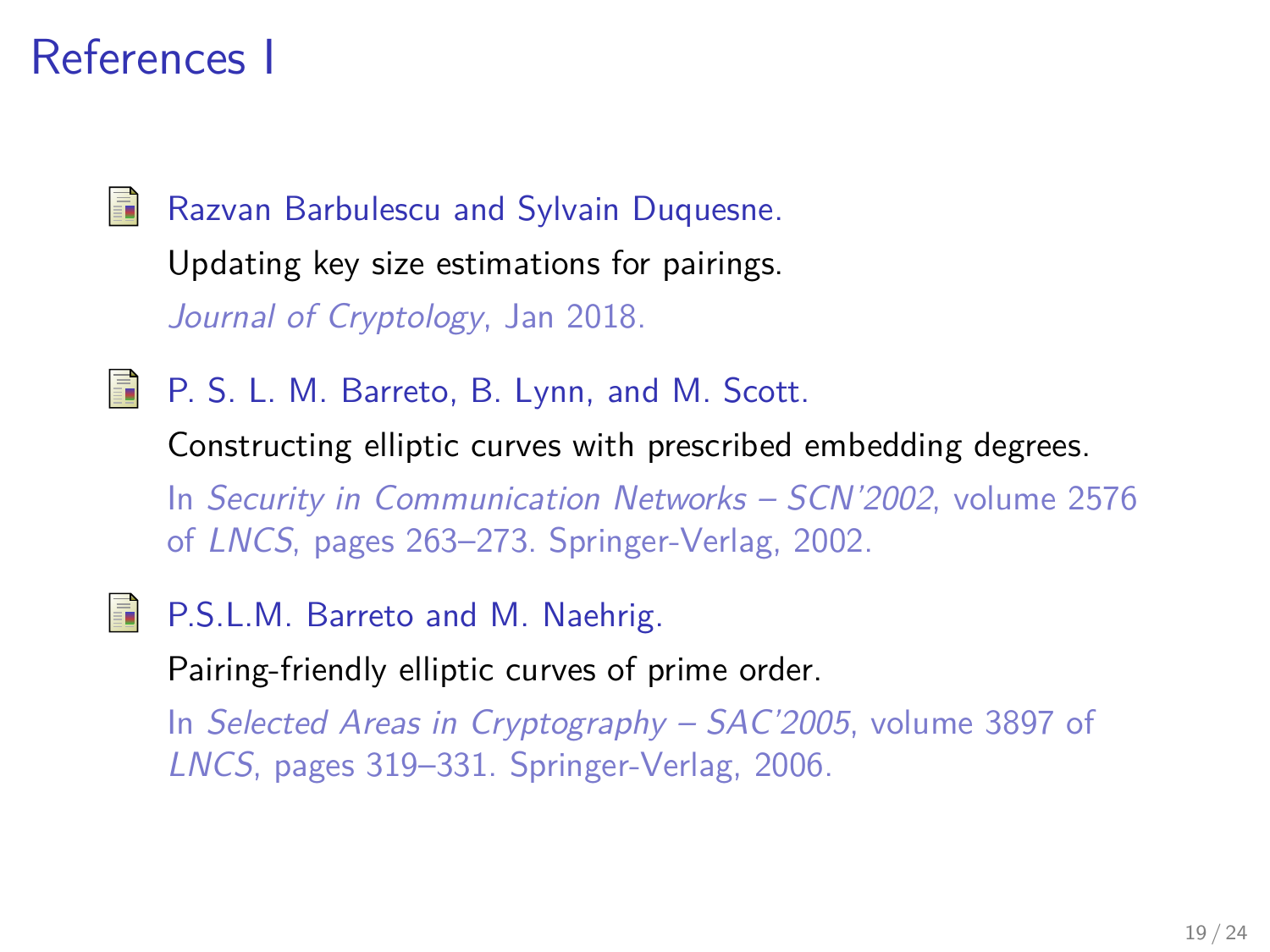### References II

<span id="page-19-2"></span>畐 Friederike Brezing and Annegret Weng. Elliptic curves suitable for pairing based cryptography. Des. Codes Cryptography, 37(1):133–141, 2005. <https://eprint.iacr.org/2003/143>.

<span id="page-19-0"></span>D. Freeman, M. Scott, and E. Teske. E. A taxonomy of pairing-friendly elliptic curves. Journal of Cryptology, 23(2):224–280, 2010. <http://eprint.iacr.org/2006/372>.

<span id="page-19-1"></span>S. S.D. Galbraith, J.F. McKee, and P.C. Valença. Ordinary abelian varieties having small embedding degree. Finite Fields and Their Applications, 13(4):800 – 814, 2007. https://eprint.iacr.org/2004/365.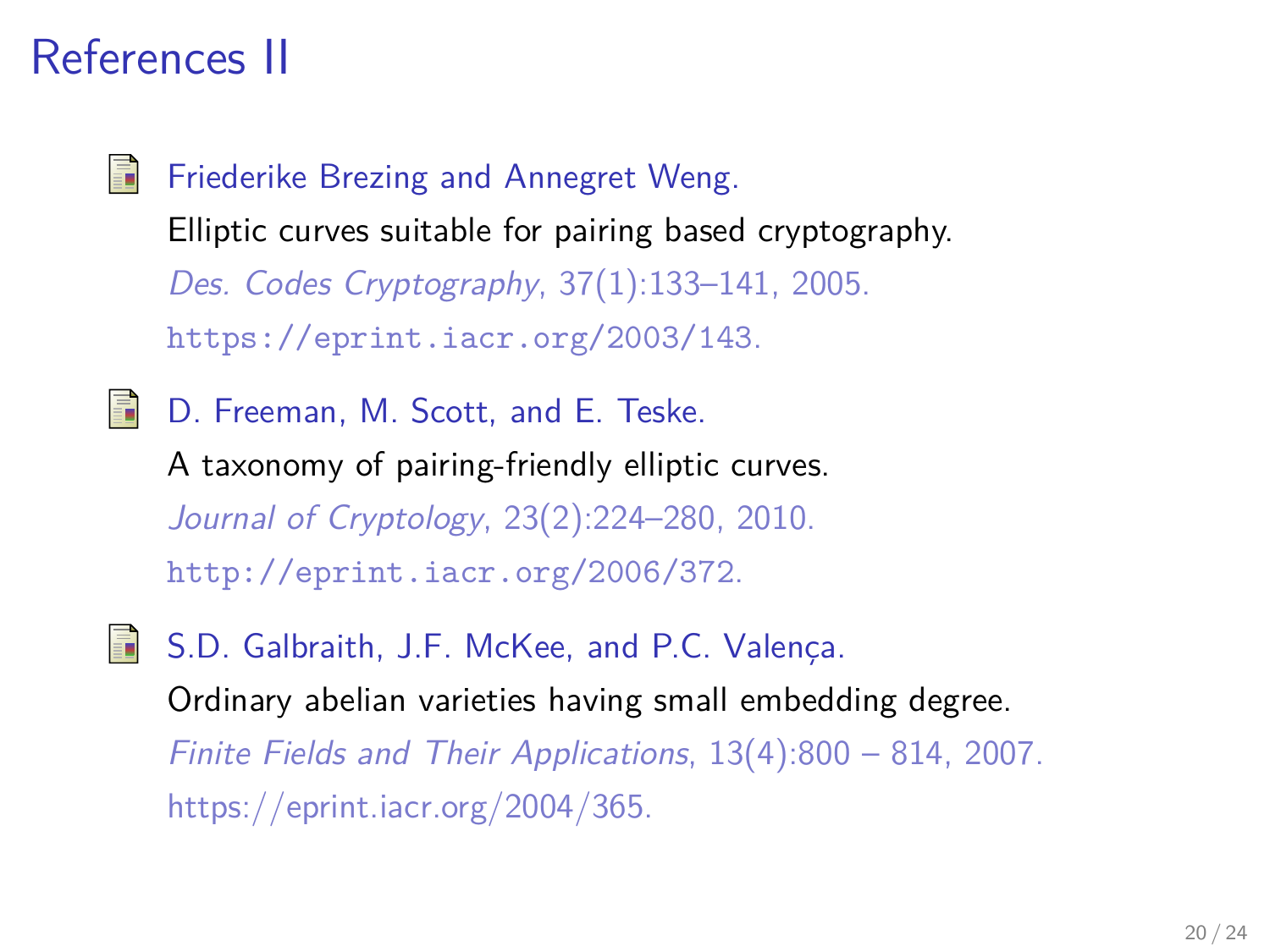## References III



Andrew Granville and Peter Pleasants.

Aurifeuillian factorization.

Math. Comp., 75(253):497–508, 2006. <https://doi.org/10.1090/S0025-5718-05-01766-7>.

<span id="page-20-0"></span>Antoine Joux and Cécile Pierrot.

The special number field sieve in  $\mathbb{F}_{p^n}$  - application to pairing-friendly constructions.

In Zhenfu Cao and Fangguo Zhang, editors, Pairing-Based Cryptography - Pairing 2013 - 6th International Conference, Beijing, China, November 22-24, 2013, Revised Selected Papers, volume 8365 of LNCS, pages 45–61. Springer, 2013.

<https://eprint.iacr.org/2013/582>.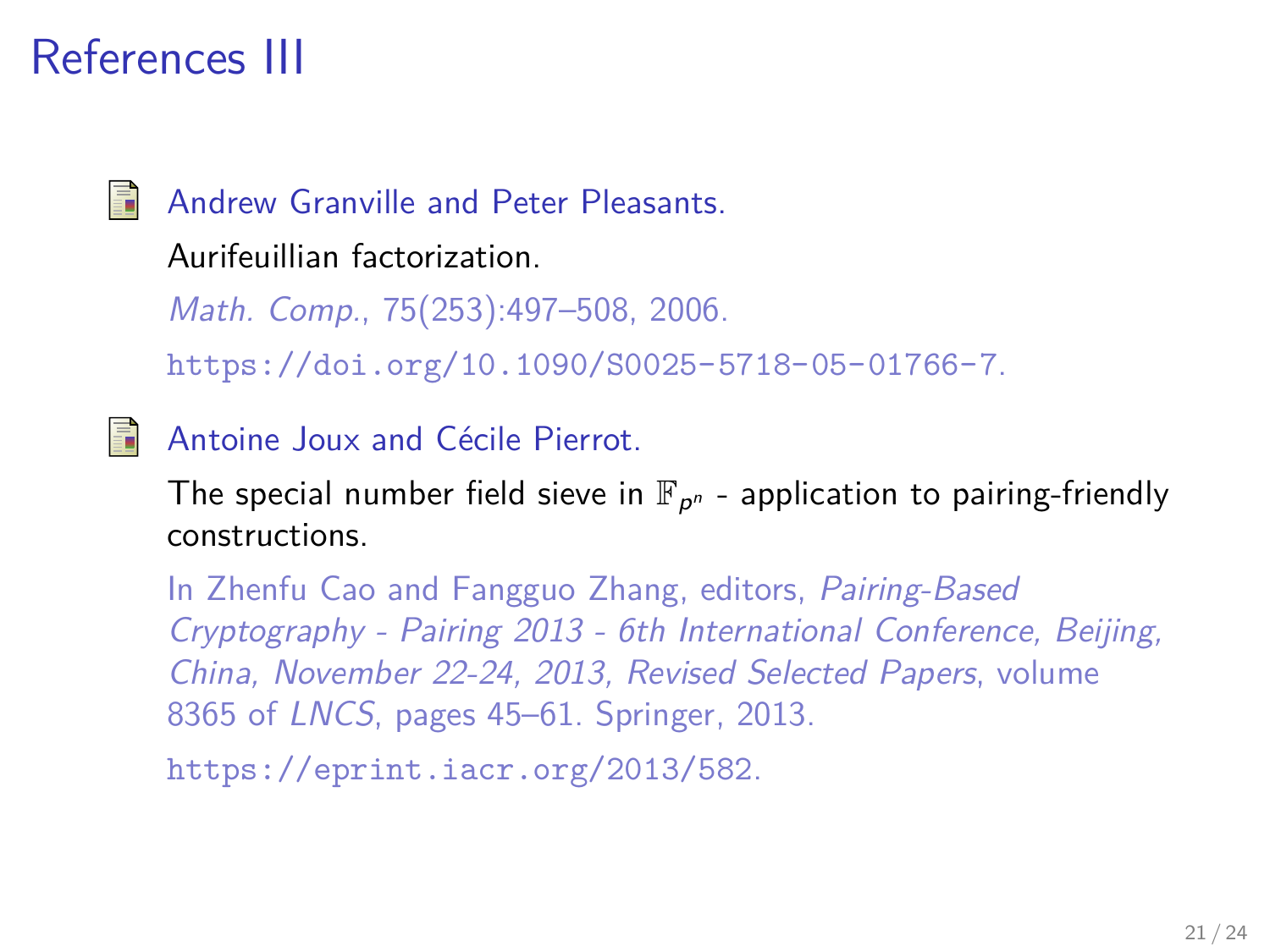# References IV

<span id="page-21-1"></span>畐 T. Kim and R. Barbulescu.

> The extended tower number field sieve: A new complexity for the medium prime case.

In Crypto 2016, volume 9814 of LNCS, pages 543-571. Springer-Verlag, 2016.

<span id="page-21-2"></span>譶 Y. Kiyomura, A. Inoue, Y. Kawahara, M. Yasuda, T. Takagi, and T. Kobayashi.

Secure and efficient pairing at 256-bit security level.

In ACNS 2017, volume 10355 of LNCS, pages 59–79. Springer-Verlag, 2017.

<span id="page-21-0"></span>E. Kachisa, E.F. Schaefer, and M. Scott. 螶

Constructing Brezing-Weng pairing friendly elliptic curves using elements in the cyclotomic field.

In Pairing 2008, volume 5209 of LNCS, pages 126–135. Springer-Verlag, 2008.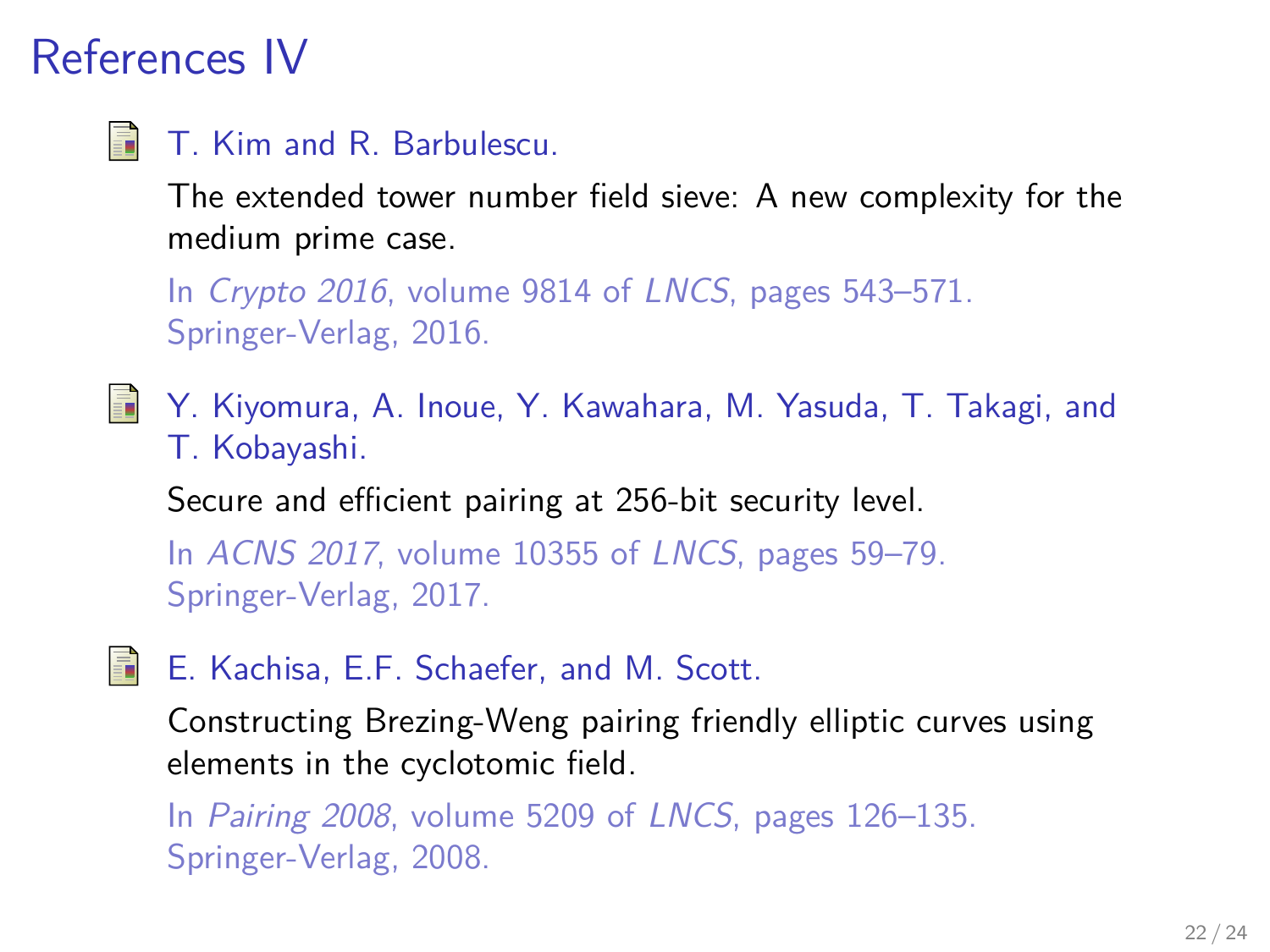### References V

晶 N. El Mrabet and M. Joye, editors. Guide to Pairing-Based Cryptography. Chapman and Hall/CRC, 2016.

<span id="page-22-0"></span>晶 A. Miyaji, M. Nakabayashi, and S. Takano.

New explicit conditions of elliptic curve traces for FR-reduction. IEICE Transactions on Fundamentals, E84-A(5):1234–1243, 2001.

<span id="page-22-1"></span>S. A. Menezes, P. Sarkar, and S. Singh.

Challenges with assessing the impact of NFS advances on the security of pairing-based cryptography.

In Mycrypt 2016, volume 10311 of LNCS, pages 83–108. Springer-Verlag, 2016.